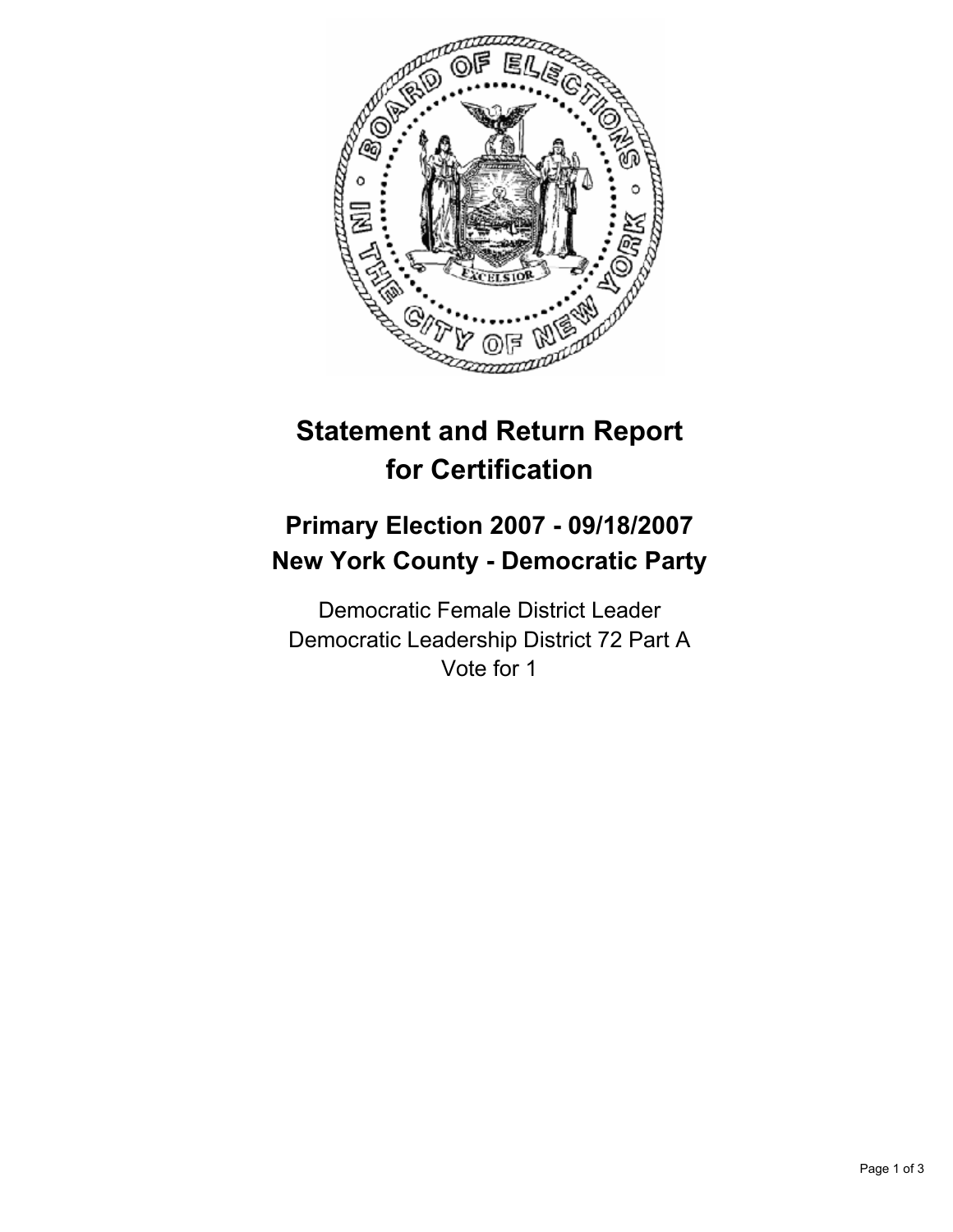

## **Assembly District 72**

| <b>Total Votes</b>   | 1,194 |
|----------------------|-------|
| <b>MAYRA LINARES</b> | 855   |
| JUDITH N AMARO       | 339   |
| AFFIDAVIT            | 16    |
| ABSENTEE/MILITARY    | 6     |
| <b>EMERGENCY</b>     |       |